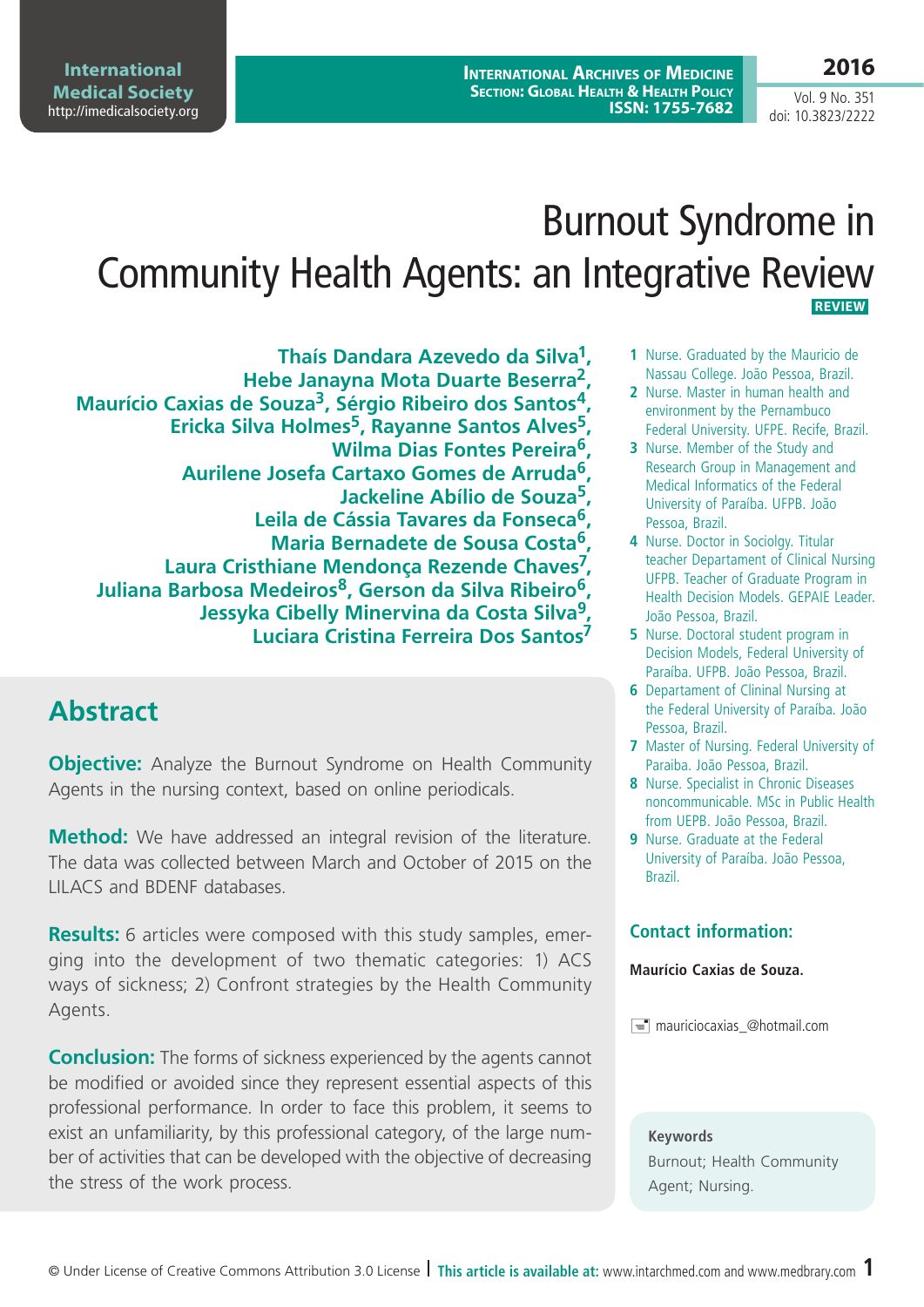**2016**

## **Introdution**

The great socio-cultural, economic and political changes in recent years in search of adaptations to stress factors, by society, it has passed in the sphere of labor. In the capitalist system there is a tireless worker search for multifunctionality and the qualification to perform various activities [1, 2]. Such changes have brought about change, the negative point of view, affecting the worker's well-being during their work process and everyday life [3].

The growing economic and social changes also brought interference in workers' health causing symptoms such as: anxiety, insomnia, anxiety, loss of appetite or increased food intake in the main meals of the day, body aches, fatigue and other problems [4].

The interaction of human beings with different forms of work can lead to diseases arising from physical, emotional, biological elements and the organization of work itself [5]. Among these, the Burnout Syndrome (SB) is a response to prolonged stress and has negative consequences in social, work and family. In the labor market, the consequences are revealed in the lack of productivity, absenteeism and incidents of accidents [6].

The term Burnout in portuguese means burnout began to be pronounced in the United States in the 1970s Since then, this phenomenon began to have greater prominence among researchers, particularly in matters related to professionals in direct contact with the public. Thus, these professionals need to be given attention to your health, since the stressors arising from interpersonal relationships at work every day trigger psychic order problems [7].

In this context, there is the profession of Community Health Agent (ACS) category regulated by Law nº 11.350, of 5 October 2006. As a member of the multidisciplinary team of the Family Health Strategy, the ACS has a unique role to be the link between the community, the territory and the professionals of the Family Health Unit (USF). The working process of this category involves planning, promotion, recovery of health and prevention of diseases and disorders; health surveillance actions; records and monitoring the health situation of households in their micro area of operation; health education people belonging to the territory of their responsibility [8, 9].

Despite having defined and limited activities to be performed, the ACS experiencing difficulties related to the lack of resolution of the problems identified in the community; the episodes of conflict with other professionals of the multidisciplinary team; the failure in the ordinations of services provided by USF; and the high demand for people accompanied by ACS. Because they live in the same area of expertise these professionals also report challenges related to living with problems, sometimes social, political, economic and cultural, faced by users [10].

Due to the factors listed above, the ACS can develop a mental and physical exhaustion and mental disorders with behavioral changes, such as burnout syndrome [11]. In this context, it is essential to develop coping strategies and prevention of diseases that have the potential to affect a worker's health. Considering the risk factors present in the work of health professionals, we sought to answer the following question: What factors identified in the scientific literature, ACS predispose to the development of SB and what coping strategies? Therefore, the present study was to investigate, based on online journals, the Burnout Syndrome in community health agents of the Family Health Strategy.

# **Method**

It is a study of the type integrative literature review, which sought to integrate and condense research findings on SB in ACS, in a systematic way, with the purpose of improving knowledge about the proposed theme.

For its operation, the following steps have been fulfilled: delimitation of the problem, collection, ob-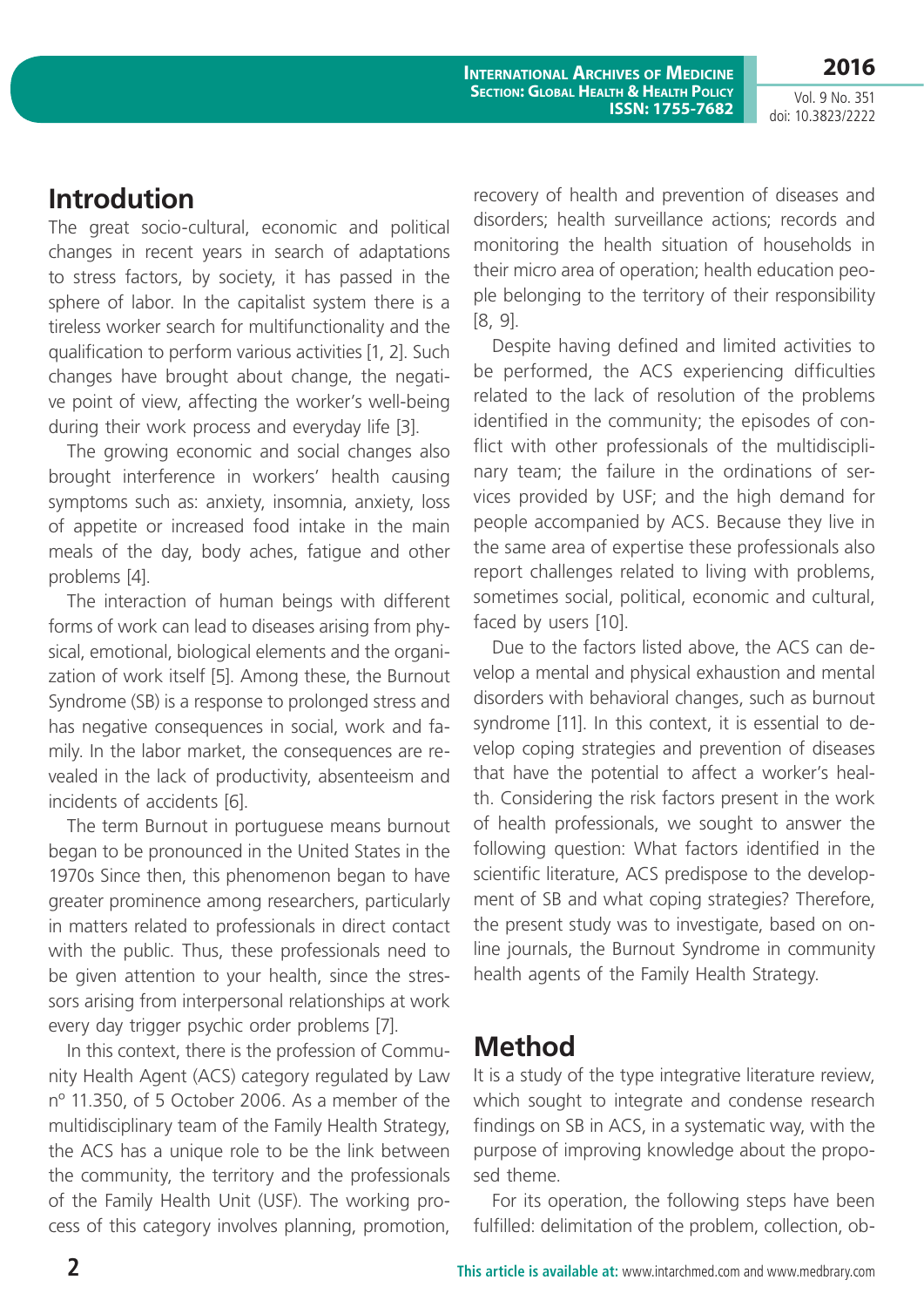**2016**

Vol. 9 No. 351 doi: 10.3823/2222

servation, verification and understanding of the exposed elements [12]. After these steps, the collected studies have been critically evaluated, thus resulting in a reduction in the number of trials included in the final stage of the review.

The survey was conducted by searching online national and international scientific production between March/2015 to June/2016 in the Virtual Health Library (BVS) in databases: Latin American and Caribbean Sciences Health (LILACS) and the Nursing Database (BDENF). During the selection of scientific articles, the keywords "burnout" were used and "community health worker".

The inclusion criteria for the selection of the sample were as follows: articles indexed in databases, published in full in national and international journals; edited articles in Portuguese, English and/or Spanish.

There were no criteria for the period of publication of the work due to lack of studies related to this topic. Articles were excluded if they had repeated and that did not correspond to the main question of this research, as well as studies discoursing on the ACS work in other countries, because of the peculiarities of this professional practice integration in our country.

During the selection of studies, summaries of articles were analyzed, selected are those that interconnected the central theme "community health worker" aspects related to their health, work process and risks inherent in their profession.

After selection of the articles were analyzed 08 publications (04 are LILACS and 04 BDENF). After reading and analysis, it was found that 02 were not related to the topic of study. This study used only 06 publications.

The selected articles were analyzed in a critical and detailed manner in order to perform data collection that allows systematizing the findings and prepare the organization of information. For extraction of information from articles in the integrative review and to facilitate the structural visualization and logic of this study, there was the following scheme: title search, year, training of authors, type of study, objective of the study, results / conclusion.

### **Results**

For better presentation and organization of the six selected articles, the picture was built below, for purposes of denoting basic and general characteristics of the studies. **(Table 1)**

| $N^{\circ}$ | Year | <b>Authors</b>                                                                                     | <b>Title</b>                                                                              | <b>Data Base</b> | <b>Modality</b>                                        |
|-------------|------|----------------------------------------------------------------------------------------------------|-------------------------------------------------------------------------------------------|------------------|--------------------------------------------------------|
| 01          | 2011 | Santos, L. F. B; David, H. M. S. L.                                                                | Perceptions of stress at work by<br>community health workers                              | <b>BDENF</b>     | A descriptive study of<br>qualitative approach.        |
| 02          | 2015 | Jorge, J. C; Marques, A. L. N;<br>Cortez, R. M; Ferreira, M. B. G;<br>Haas, V. J; Simoes, A. L. A. | Quality of life and stress of<br>community health agents of a<br>city in Minas Gerais     | <b>BDENF</b>     | Sectional study with a<br>quantitative approach.       |
| 03          | 2014 | Santos, I. E. R; Vargas, M. M;<br>Reis, F. P.                                                      | Labor stressors of community<br>health workers                                            | <b>LILACS</b>    | Inventory symptoms of<br>stress for adults Lipp (iSSI) |
| 04          | 2012 | Camelo, S. H. H; Galon, T;<br>Marziale, M. H. P.                                                   | Illness forms the work of<br>community health workers and<br>management strategies        | <b>BDENF</b>     | Integrative review                                     |
| 05          | 2011 | Maia, L. D. G; Silva, N. D;<br>Mendes, P. H. C.                                                    | Burnout Syndrome in community<br>health agents: aspects of their<br>training and practice | <b>LILACS</b>    | Literature revision                                    |
| 06          | 2009 | Wai, M. F. P; Carvalho, A. M. P.                                                                   | The work of community health<br>agent: overload factors and<br>coping strategies          | <b>BDENF</b>     | Model Lazarus Folkman/<br>descriptive and qualitative  |

**Table 1.** Items selected for the sample, João Pessoa, Brazil, 2016.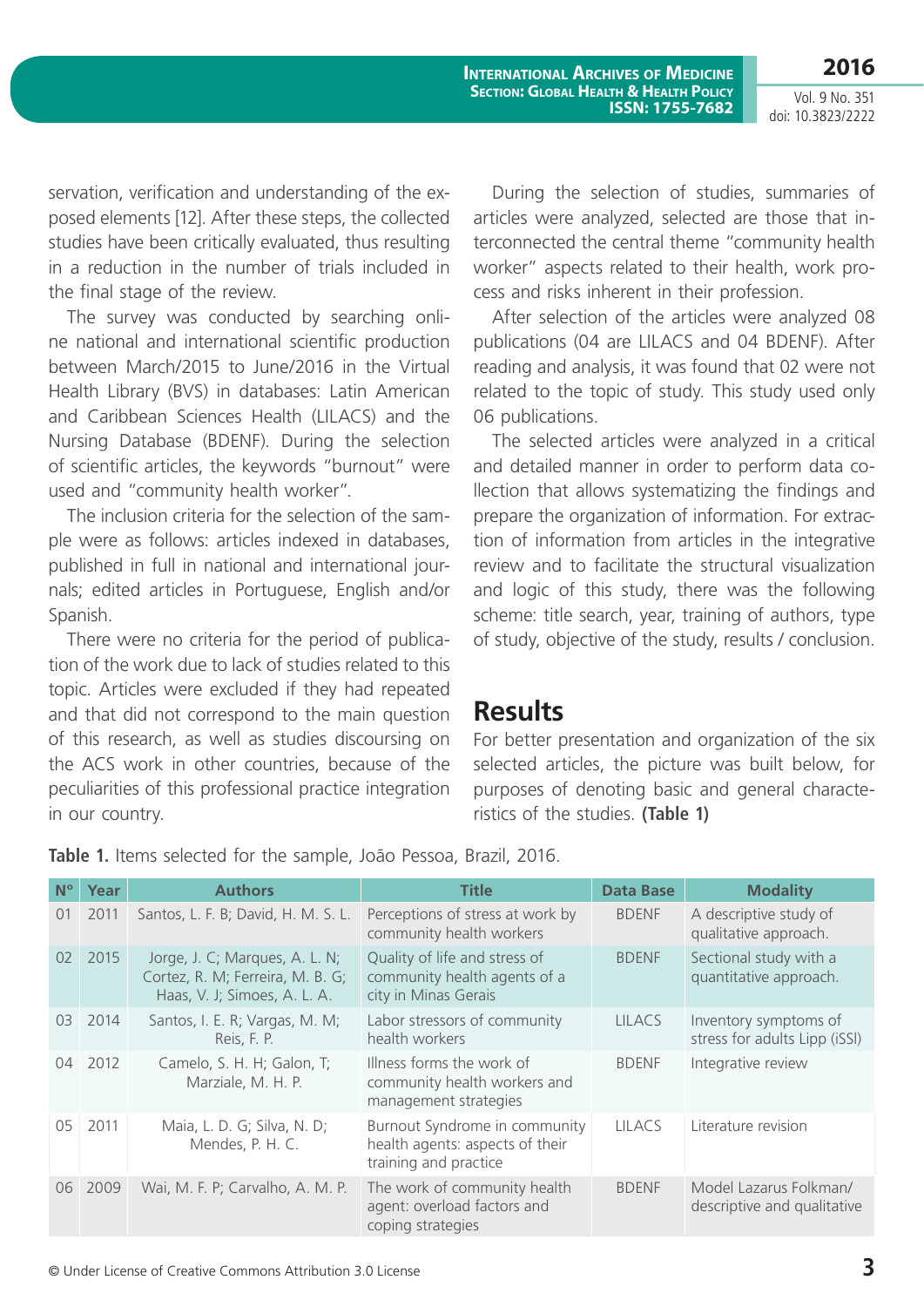**2016** Vol. 9 No. 351

doi: 10.3823/2222

With regard to the year of publication of selected articles were identified the years 2009, 2012, 2014 and 2015. In 2011 there were two articles published.

The items found are of national magazines, some international circulations, with a greater amount of journals associated with public universities and collective health and workers' health. The selected journals showed the purpose of the study clearly and easily understood and understanding to the reader. The purpose of the literature established the proposed action, to answer the central question of the study. The state of Rio de Janeiro presented three publications, the states of São Paulo, Santa Catarina and Minas Gerais identified an article, respectively.

With reference to the professions of the authors were part of these studies 19 authors, these eleven are nurses, an academic nursing, two doctors and an academic medicine, a physicist, a psychologist, a dentist and a management professional.

For a better understanding of the study analysis were developed two thematic categories: a) risk factors in the development of SB in ACS; b) coping strategies of stress of ACS.

# **Discussion**

### **A) Risk factors for the development of the SB in ACS**

CHWs are exposed to situations that require you skills that can be considered as risk factors for developing the SB. This reality of low recognition, bureaucracy, high intensity and pace, violence, and physical and mental overload are stress factors for ACS [13].

Given this reality the selected articles bring forms of illnesses by ACS. Article 1 provides low recognition, as well as the form of relationship with her superior. Besides being a factor that intervenes in labor productivity, as well as the image that the worker observes the work, the form of communication with superiors and professionals in the same position and also the people they watched. The ACS is seen as a little valued and recognized professional, although reference in the role of communication and coordination, as one of the responsible for the adhesion of the residents health practices that intended effect in that locality [13].

The recognition of the ACS function by the responsible manager is key to professional success and a good mood at work. Regarding this dimension, it is appropriate to emphasize the need for positive feedback on the working relationship between the manager and the ACS, to enable the UBS responsible monitor the activities undertaken by the agent, professional advancement and interference in workers' quality of life [14].

Management issues in Article 3 show evidence that, when the head of UBS is not prepared for the position he holds and does not consider the value of the ACS activity, more than 70% of the agents consider this factor as stressful [15].

Some authors describe in Articles 2, 5 and 6 the many duties of the agents set up a contradiction of the work done and provided in the manuals and the ACS standards. The actions of some activities that, while not assigning ACS end up part of your reality. Moreover, an emotional charge with the situation of extreme poverty, disease, human degradation observed and experienced in the daily lives of agents [16].

Articles 1 and 2 indicate that over 55% of the professionals recognize that accompany a number of family beyond the established, as well as the feeling of not being valued by the developed activity (61.5%) are highly stressful elements. This finding tells that the idea that interpersonal conflicts at work are more stressful factors that bond with the family.

Organizational issues and poor reward method were considered as key element of the stress in-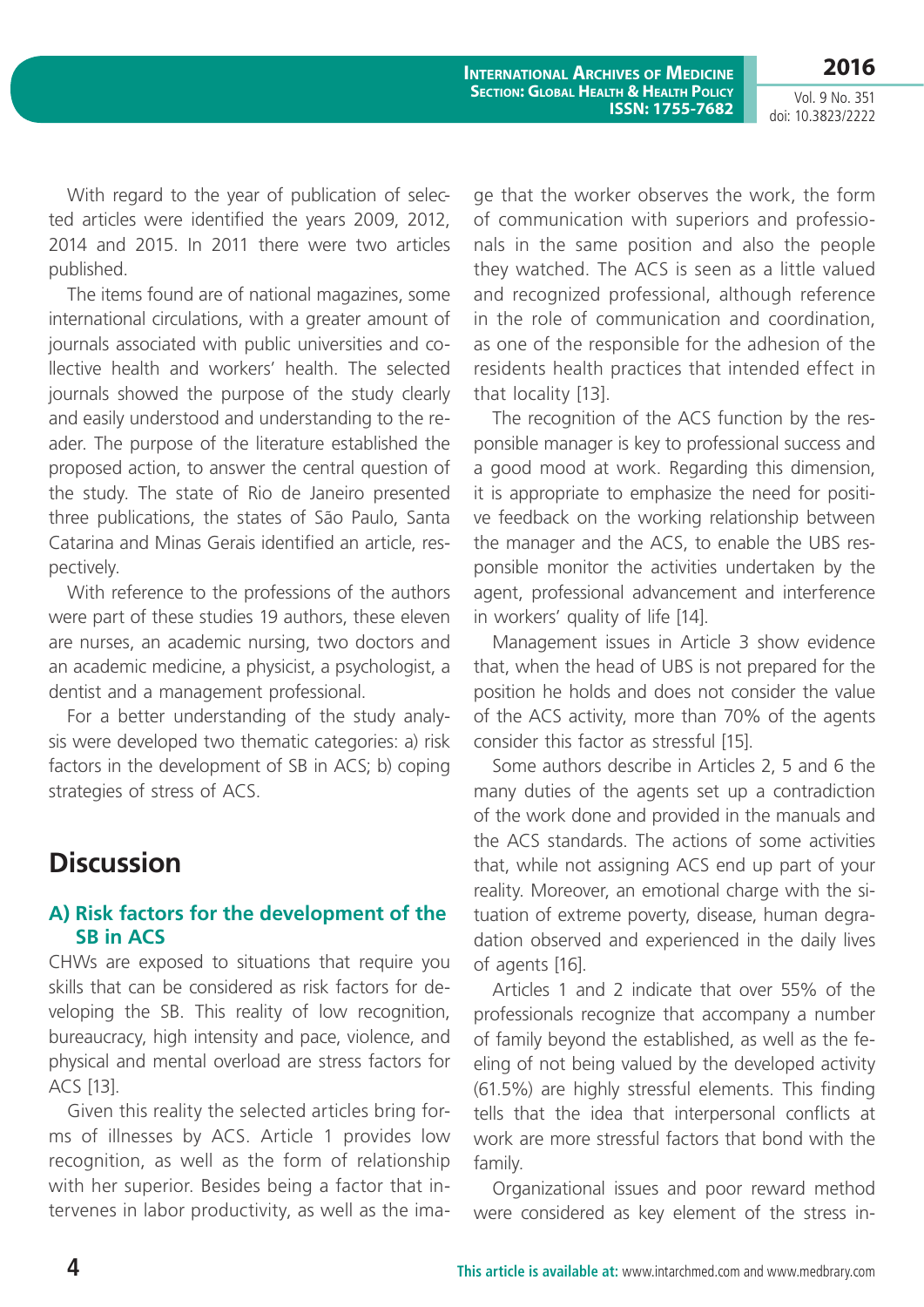**International Archives of Medicine Section: Global Health & Health Policy ISSN: 1755-7682**

Vol. 9 No. 351 doi: 10.3823/2222

**2016**

volved in the ACS quality of life, thus considerably more than the relationship with users [17]. Some researchers in Article 3 show that a high amount of activity can progressively generate emotional and physical exhaustion, decreasing energy and leading directly to the competence of activities, health and willingness worker [18].

The danger in the workplace creates a stress load and fear. In addition to suffering physical damage and moral, showing a risk to the welfare and health of the ACS. However, in Article 1 research, there are reports of some ACS, about the relationship of work stress and injury to health, some professionals prefer to deny this relationship, even giving indications that these situations of suffering at work were true [13].

So sign of stress among professional team family health in Article 3, ACS was considered the professional with the increased availability of having work-related stress. The main symptoms mentioned were: feeling of physical stress, muscle tension and insomnia. Psychological symptoms most mentioned in the study were: a sudden urge to start other activities, speak and think only in a particular subject. For some authors of articles 5 and 6, the stress on the work indicates burnout syndrome that describes the physical and mental exhaustion of the worker when the trader has more strategies to face stressful situation and problems in the workplace [19, 20, 21].

Lipp (2000) in his research emphasizes that the body tries to adapt seeking balance (homeostasis) internal, giving time for perception of corrosion of your energy and physical exhaustion, making the body fatigued from their adaptive power stocks. It was observed that the most prevalent physical manifestations are muscle tension (17.8%), feeling of physical wear (15.5%) and constant tiredness (12.9%) [19].

Regarding the more chronic symptoms, predominantly psychological nature: insomnia (10.9%), feelings of excessive fatigue (9.4%) and irritability (7.2%). Because 61.4% of the sample has shown some stress in the phases, it is evident the need to identify stressors in each. Regarding the most obvious manifestations, preponderates the natural phenomena: insomnia (10.9%), perception of exhaustion (9.4%) and excitability (7.2%) [22].

Some situations arising from the work developed by the ACS end up causing stress situation. The assignment to be the communication link between the community residents and service, developed by ACS to be resident of the community and have roughly the same lifestyle, establishing a link between scientific knowledge and popular knowledge, without a hierarchy and assist community residents, there may be the appearance of mental and physical exhaustion [23].

There is a workload on these professionals, they are doubly charged, being a resident of the same community and the physical, social and emotional approach to the community, so that often the ACS to perform activities outside the time set for their assignments, surpassing the time given to its function and causing conditions to develop the labor STRESS [20, 24].

The ACS health status may also suffer psychological damage. The burnout and stress are elements that brings a number of threats to workers, affecting the quality of life, work productivity and can cause relationship difficulties with both team members family health, but also with the locals and reflection on the quality of care [25, 20, 26].

The article 3, also refers to 58.5% of ACS mention that UBS physical part for conducting activities could be analyzed as a stressor, just as the equipment available was considered to 72.9 stressor % of ACS [22]

The analysis of the items chosen in this study provided insight into how it is organized the activities of the ACS, leave them vulnerable to occupational diseases, both physical and psychic order, intervening in assistance to users of the service. Faced with illness factors at work, the ACS are unprotected, ha-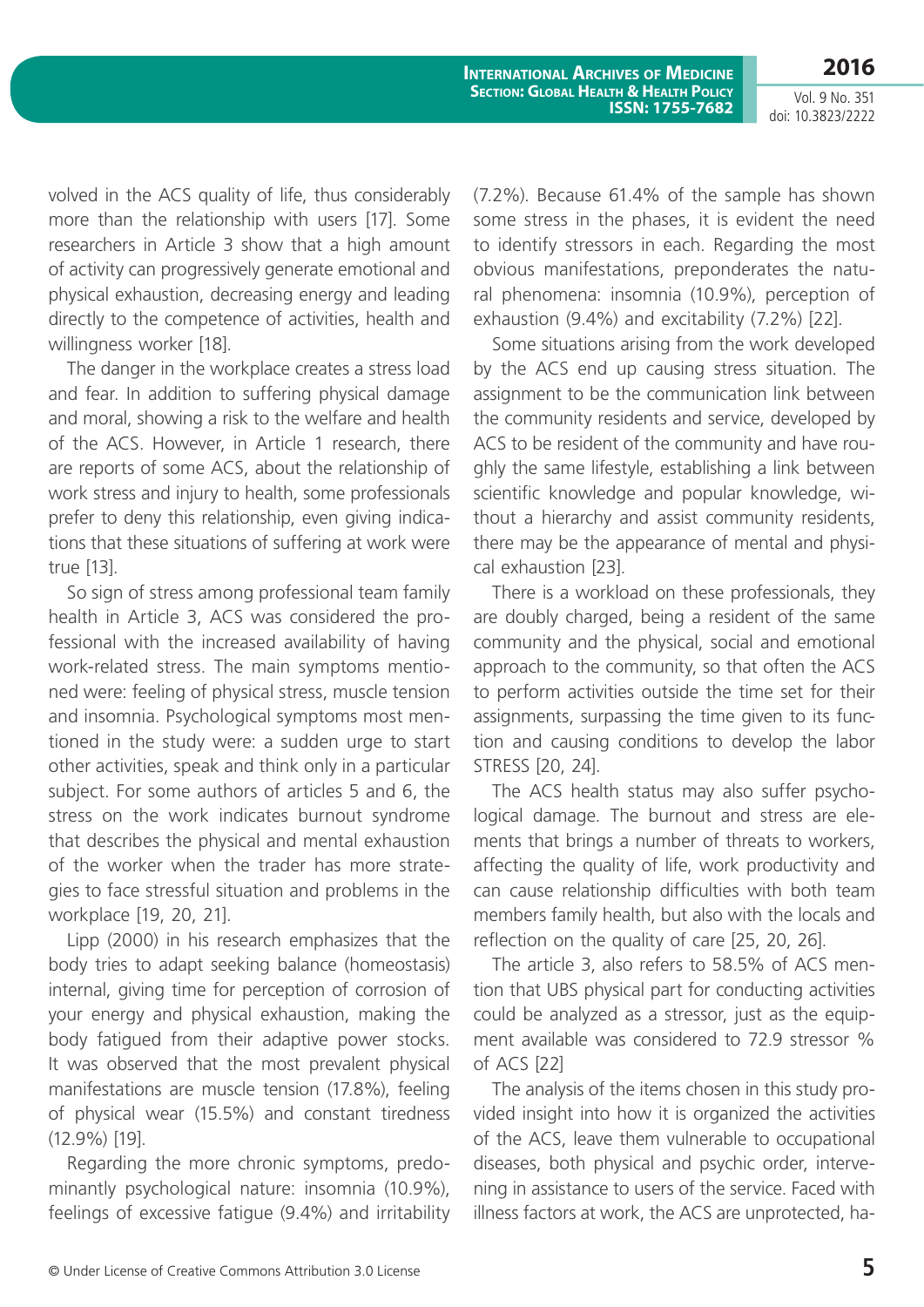**2016**

ving to seek management means, in order to avoid damage to their quality of life [20].

#### **B) Coping stress of ACS**

With the objective of some articles, coping strategies used by ACS, the forms that used to deal with stress, difficulties and conflicting situations at work. The coping mechanisms analyzed in the study were: look adversity as a means of learning; Use of equilibrium; share with professionals and staff difficulties; see strategies for less emotional actions and more professional; create together with the coordinator of the family health strategy means for prevention and promotion of mental health of the worker; impose limits to residents attended; performing therapy; be aware that you cannot solve it alone; have a religion; believe in God and hold prayers; practice meditation; leisure activities; practice physical activity [21, 27].

Coping strategies are conceptualized as the ways people have found to deal with stressful situations on a daily basis. The worker develops some skills to cope and ease the difficulties in the work environment, in order to transform into a more productive and enjoyable activity [28].

The training strategies is interesting to prevent damage to the health of ACS and produce motivation, improving their job satisfaction. One of the alternatives most used by agents is to have emotional and social support to deal with the problems and difficulties, beyond the limits of personal life [29].

Some of the strategies are defined by Dejours (1993) as means necessary for agents developed to deal with the suffering experienced. Were analyzed in the studies the main alternatives used by the employee: working with uniform; have the playing time at work, use collective thoughts, seek emotional support in the family, religion and friends [2].

Carry out their activities with the uniform is evidenced in the study as a way to impose limits to residents of the assisted community, who want to abort the agent even when the ACS is not on your working hours [30].

**ISSN: 1755-7682**

**International Archives of Medicine Section: Global Health & Health Policy**

In addition to making the use of compensation and positive comparison, see adversity as a means of learning, following its most professional activities and less emotional and with full awareness that it cannot solve everything alone, are alternatives for coping that are evidenced in the workplace [31].

It is essential to look for alternative ways to have a new look to the stressor, learn new skills and have new suction means. Conflicts regarding the thrill involve commitment to organize the emotional situation linked with stress, so professionals who use this means of coping to impose limit negative emotions and make it impossible that the negative emotions dominate [32].

Article 2 mainly brings physical activity and leisure activities and have positive thinking with stressful situations throughout the day to day. According to Telles and Pepper (2009), the means of taking the focus on the problem and have unrealistic thoughts also were the strategies most used by ACS. In addition, research refer to the ACS count on support mainly coming from co-workers. Also states that the use of the host can be adopted at UBS, as a means to help the ACS deal with the difficulties in the workplace [11].

The absence of social support presented in Articles 2 and 4, reveals how an element of stress from lack of support on the desktop, the agent can see, you have to launch own resources to face the stress and adversity of circumstances. Social support is interconnected with the engagement of the agent in proactive means of control, accounting for more than just emotional support [33].

The absence of such aid, takes the employee to use means of individual confrontations among which stand out driven by emotion, as the act of crying, which can demonstrate a state of exhaustion. The act of crying helps to reduce tension. Nevertheless, the individual may have feelings of powerlessness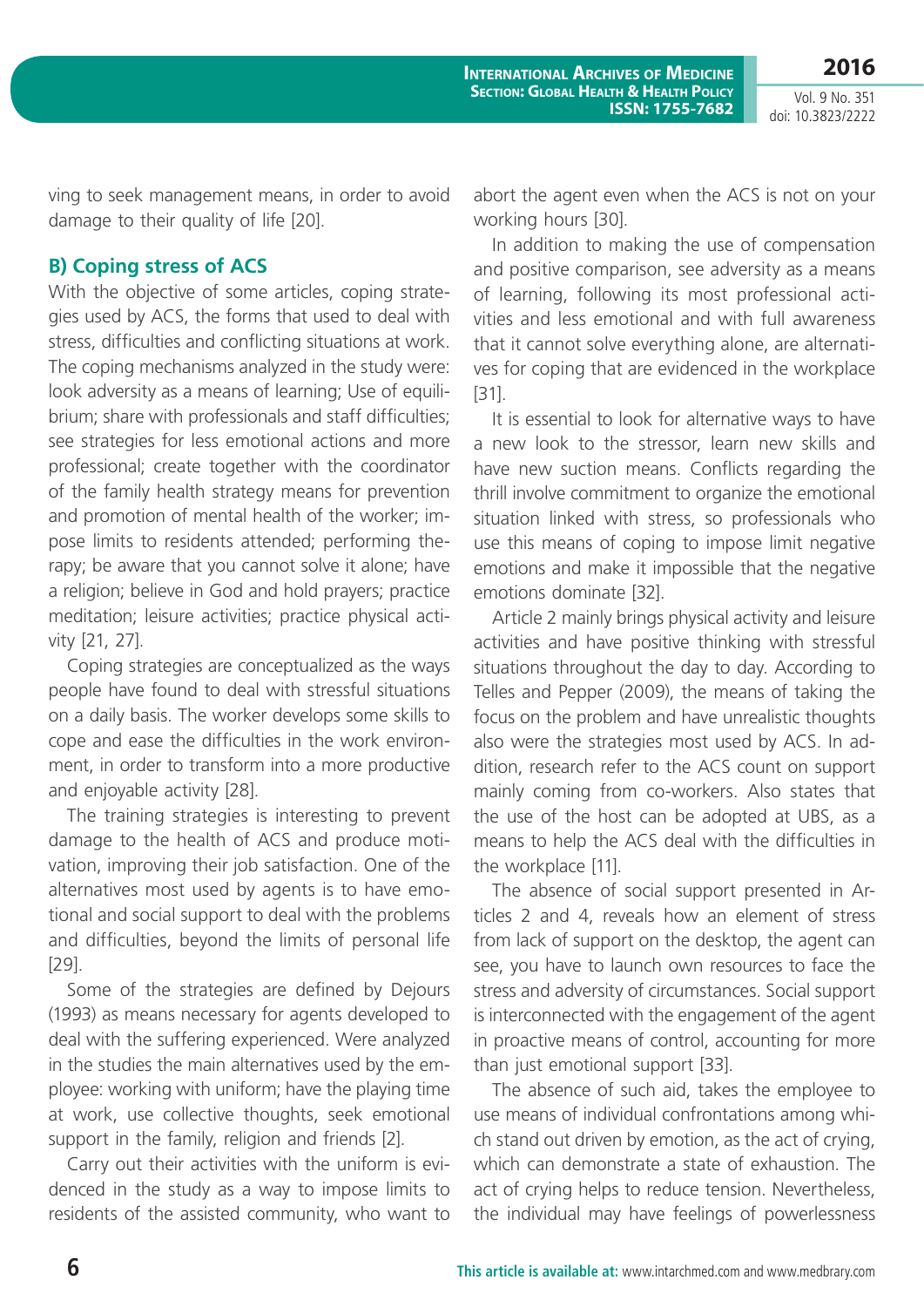against you, and may develop depression or addiction to alcohol, drugs or drugs [21]. The use of antidepressants and anxiolytics were also identified in Article 2 as coping means for stressful situations in work activities [34].

The participation of the ACS in policy decision environments, such as health councils and conferences must result in the strengthening of better working conditions [35]. A good relationship of coexistence among team members determines the effectiveness of teamwork, but also create bonds between professionals and the organization of work [36].

Considering the mechanisms used by the agents to deal with different forms of chronic stressors present in the workplace. The act of performing physical activity releasing substance (endorphin) capable of producing welfare sensations and relaxation, have a balanced diet (healthy), able to nourish all the nutrients spent in stressful situations; relaxation techniques that reduce anxiety [37].

# **Conclusion**

In the present study, we sought to analyze the research the risk factors for the development of burnout syndrome in this profession ACS, being a professional that deals daily with personal relationships and conflict management and needs. The physical and emotional closeness with the population served, and especially the macro-structural problems of the territory were analyzed as potential factors for the development of stress.

It is clear, that the forms of illness experienced by agents is difficult to change because the main risk factors are inherent in the duties and category work process. However, you can minimize them seeking coping strategies such as family, social and spiritual support, investment in motivation and safety at work, but there seems to be ignorance on the part of agents, as the activities that can be developed with the aim of reducing the stress that result from the work process.

Therefore, it is necessary that the risk factors that lead to disease and prevention methods are discussed with the agents in Introductory courses of Health and the multidisciplinary team of the Family Health Strategy, clarifying the duties and responsibility category avoiding overlapping activities and fostering understanding of the risks inherent in their work process and the limitations of their function with the purpose of preventing burnout.

Given this, it is necessary to greater interest of management to perform quality interventions from training process to the development of the work of the ACS and the ESF, since this profession is an essential element for achieving the principles and guidelines of Attention Basic in family care.

Therefore, this literary survey helped to identify the relationship between the Community Health Agent and SB, highlighting the risk factors and the main forms of coping this problem showing among other factors training and work process as influencing elements for development of the disease.

# **References**

- **1.** Brun P, Castagliuolo I, Di Leo V, Buda A, Pinzani M, Palù G, Martines D. Increased intestinal permeability in obese mice: new evidence in the pathogenesis of nonalcoholic steatohepatitis. American Journal of Physiology-Gastrointestinal and Liver Physiology. 2007 Feb 1; 292(2):G518-25. Available from: [http://](http://ajpgi.physiology.org/content/292/2/G518.short) [ajpgi.physiology.org/content/292/2/G518.short](http://ajpgi.physiology.org/content/292/2/G518.short)
- **2.** Dejours C, Abdoucheli E, Jayet C, Betiol MI. Psicodinâmica do trabalho: contribuições da escola dejouriana à análise da relação prazer, sofrimento e trabalho. São Paulo: Atlas; 1994.
- **3.** Azambuja EP, Kerber NP, Kirchhof AL. A saúde do trabalhador na concepção de acadêmicos de enfermagem. Rev Esc Enferm USP. 2007; 41(3):355-62. Available from: [http://repositorio.furg.](http://repositorio.furg.br/handle/1/1163) [br/handle/1/1163](http://repositorio.furg.br/handle/1/1163)
- **4.** Robazzi ML, Mauro MY, Secco IA, Dalri RD, Freitas FC, Terra FD, Silveira RC. Alterações na saúde decorrentes do excesso de trabalho entre trabalhadores da área de saúde. Rev. enferm. UERJ. 2012 Dec; 20(4):526-32. Available from: [http://www.](http://www.facenf.uerj.br/v20n4/v20n4a19.pdf) [facenf.uerj.br/v20n4/v20n4a19.pdf](http://www.facenf.uerj.br/v20n4/v20n4a19.pdf)
- **5.** Dejours C. Banalizacao Da Injustica Social, a. FGV Editora; 1999.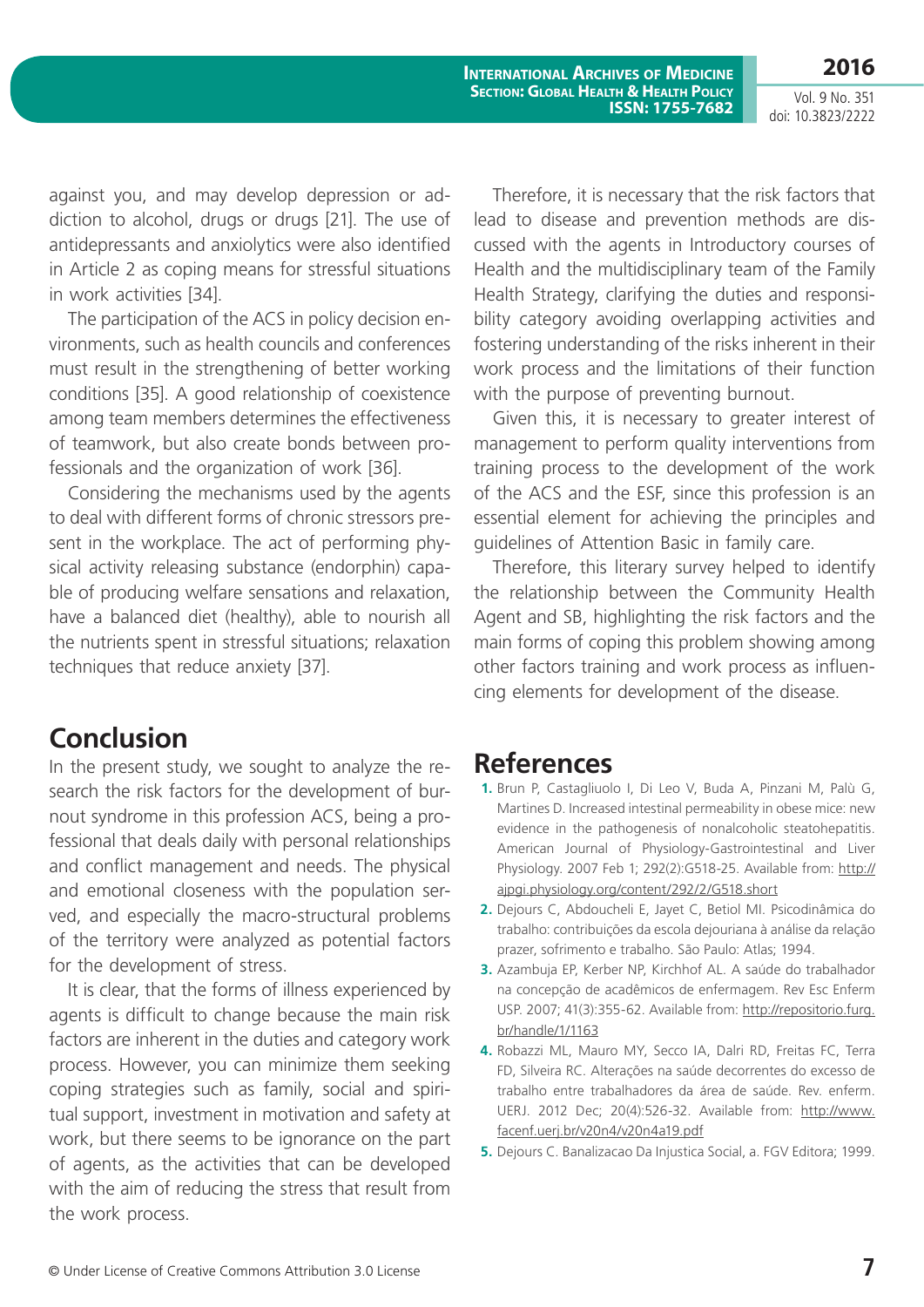- **6.** Benevides-Pereira AM. O estado da arte do Burnout no Brasil. Revista Eletrônica InterAção Psy. 2003 Aug 1; 1(1):4-11. Available from: [http://tupi.fisica.ufmg.br/michel/docs/](http://tupi.fisica.ufmg.br/michel/docs/Artigos_e_textos/Stress_qualidade_de_vida/007%20B%20-%20Burnout%20-%20Diversos%20artigos%20-%20REVISTA%20ELETR%D4NICA.PDF#page=4) Artigos e textos/Stress\_qualidade\_de\_vida/007%20B%20 [-%20Burnout%20-%20Diversos%20artigos%20-%20](http://tupi.fisica.ufmg.br/michel/docs/Artigos_e_textos/Stress_qualidade_de_vida/007%20B%20-%20Burnout%20-%20Diversos%20artigos%20-%20REVISTA%20ELETR%D4NICA.PDF#page=4) [REVISTA%20ELETR%D4NICA.PDF#page=4](http://tupi.fisica.ufmg.br/michel/docs/Artigos_e_textos/Stress_qualidade_de_vida/007%20B%20-%20Burnout%20-%20Diversos%20artigos%20-%20REVISTA%20ELETR%D4NICA.PDF#page=4)
- **7.** Schaufeli WB, Leiter MP, Maslach C. Burnout: 35 years of research and practice. Career development international. 2009 Jun 19; 14(3):204-20. Available from: [http://www.emeraldinsight.com/](http://www.emeraldinsight.com/doi/pdfplus/10.1108/13620430910966406) [doi/pdfplus/10.1108/13620430910966406](http://www.emeraldinsight.com/doi/pdfplus/10.1108/13620430910966406)
- **8.** Silva JA, Dalmaso AS. O agente comunitário de saúde e suas atribuiçöes: os desafios para os processos de formaçäo de recursos humanos em saúde. Interface comun. saúde educ. 2002 Feb; 6(10):75-83. Available from: [http://www.scielo.br/scielo.](http://www.scielo.br/scielo.php?script=sci_arttext&pid=S1414-32832002000100007&lng=pt&nrm=iso&tlng=pt) [php?script=sci\\_arttext&pid=S1414-32832002000100007&lng=](http://www.scielo.br/scielo.php?script=sci_arttext&pid=S1414-32832002000100007&lng=pt&nrm=iso&tlng=pt) [pt&nrm=iso&tlng=pt](http://www.scielo.br/scielo.php?script=sci_arttext&pid=S1414-32832002000100007&lng=pt&nrm=iso&tlng=pt)
- **9.** Mascarenhas CH, Prado FO, Fernandes MH. Fatores associados à qualidade de vida de agentes comunitários de saúde. Ciênc Saúde Coletiva. 2013 May 1; 18(5):1375-86. Available from: [http://search.proquest.com/openview/4f1941e093cd7792aa15](http://search.proquest.com/openview/4f1941e093cd7792aa150b7def5c5d0a/1.pdf?pq-origsite=gscholar&cbl=2034998) [0b7def5c5d0a/1.pdf?pq-origsite=gscholar&cbl=2034998](http://search.proquest.com/openview/4f1941e093cd7792aa150b7def5c5d0a/1.pdf?pq-origsite=gscholar&cbl=2034998)
- **10.** Resende MC, Azevedo EG, Lourenço LR, Faria LD, Alves NF, et al. Saúde mental e ansiedade em agentes comunitários que atuam em saúde da família em Uberlândia (MG, Brasil). Ciênc. saúde coletiva. 2011 Apr; 16(4):2115-22. Available from: [http://www.scielo.br/scielo.php?script=sci\\_arttext&pid](http://www.scielo.br/scielo.php?script=sci_arttext&pid=S1413-81232011000400011) [=S1413-81232011000400011](http://www.scielo.br/scielo.php?script=sci_arttext&pid=S1413-81232011000400011)
- **11.** Telles H, Pimenta AM. Síndrome de Burnout em agentes comunitários de saúde e estratégias de enfrentamento. Saúde e Sociedade. 2009 Sep 1; 18(3):467-78. Available from: [http://](http://www.revistas.usp.br/sausoc/article/view/29616/0) [www.revistas.usp.br/sausoc/article/view/29616/0](http://www.revistas.usp.br/sausoc/article/view/29616/0)
- **12.** Mendes KD, Silveira RC, Galvão CM. Revisão integrativa: método de pesquisa para a incorporação de evidências na saúde e na enfermagem. Texto & Contexto-Enfermagem. 2008; 17(4):758-64. Available from: [http://www.producao.usp.br/](http://www.producao.usp.br/handle/BDPI/3509) [handle/BDPI/3509](http://www.producao.usp.br/handle/BDPI/3509)
- **13.** Santos LF, David HM. Percepções do estresse no trabalho pelos agentes comunitários de saúde. Rev. enferm. UERJ. 2011 Mar; 19(1):52-7. Available from: [http://www.facenf.uerj.br/v19n1/](http://www.facenf.uerj.br/v19n1/v19n1a09.pdf) [v19n1a09.pdf](http://www.facenf.uerj.br/v19n1/v19n1a09.pdf)
- **14.** Lentz RA, Costenaro RG, Gonçalves LH, Nassar SM. O profissional de enfermagem e a qualidade de vida: uma abordagem fundamentada nas dimensões propostas por Flanagan. Revista Latino-Americana de Enfermagem. 2000 Aug 1; 8(4):7-14.
- **15.** Jesus AS, Santos FP, Rodrigues VP, Nery AA, Machado JC, Couto TA. Atuação do agente comunitário de saúde: conhecimento de usuários. Rev. enferm. UERJ. 2014 Apr; 22(2):239-44. Available from:<http://www.facenf.uerj.br/v22n2/v22n2a15.pdf>
- **16.** Durão AV, Morosini MV, Carvalho V. Os agentes comunitários de saúde e o conceito de comunidade na configuração de sua qualificação. Para além da comunidade: trabalho e qualificação dos agentes comunitários de saúde. Rio de Janeiro: EPSJV. 2011:119-60. Available from: http://www.fiocruz.br/media/ livro\_epsjv.pdf#page=119
- **17.** Vasconcellos ND, Costa-Val R. Avaliação da qualidade de vida dos agentes comunitários de saúde de Lagoa Santa-MG. Rev. APS. 2008 Jan; 11(1):17-28. Available from: [http://www.ufjf.br/](http://www.ufjf.br/nates/files/2009/12/017-028.pdf) [nates/files/2009/12/017-028.pdf](http://www.ufjf.br/nates/files/2009/12/017-028.pdf)
- **18.** Paschoal T, Tamayo Á. Validação da escala de estresse no trabalho. Estudos de psicologia. 2004 Jan; 9(1):45-52. Available from:<http://www.scielo.br/pdf/%0D/epsic/v9n1/22380.pdf>
- **19.** Novaes LM. Manual do inventário de sintomas de stress para adultos de Lipp. São Paulo: Casa do Psicólogo, 2000.
- **20.** Camelo SH, Galon T, Marziale MH. Formas de adoecimento pelo trabalho dos agentes comunitários de saúde e estratégias de gerenciamento. Rev. enferm. UERJ. 2012 Dec; 20(1, n. esp):661-7. Available from: [http://www.facenf.uerj.br/v20nesp1/](http://www.facenf.uerj.br/v20nesp1/v20e1a19.pdf) [v20e1a19.pdf](http://www.facenf.uerj.br/v20nesp1/v20e1a19.pdf)
- **21.** de Lima Trindade L, Lautert L. Síndrome de Burnout entre os trabalhadores da Estratégia de Saúde da Família. Revista da Escola de Enfermagem da USP. 2010 Jun 1; 44(2):274-9. Available from:<http://www.revistas.usp.br/reeusp/article/view/40536>
- **22.** Santos MD, Abalo JG. Síndrome de Burnout en médicos que trabajan en unidades de cuidados intensivos neonatales. Psicología y Salud. 2014 Jan 23; 15(1):25-32. Available from: <http://revistas.uv.mx/index.php/psicysalud/article/view/816>
- **23.** Jorge JC, Marques AL, Côrtes RM, Ferreira MB, Haas VJ, Simões AL. Qualidade de vida e estresse de agentes comunitários de saúde de uma cidade do interior de Minas Gerais. Revista de Enfermagem e Atenção à Saúde. 2015 Jul 21; 4(1).
- **24.** Kurogi MS. Qualidade de vida no trabalho e suas diversas abordagens. Revista de Ciências Gerenciais. 2015 Jul 17; 12(16):63-76. Available from: [http://www.pgsskroton.com.br/](http://www.pgsskroton.com.br/seer/index.php/rcger/article/view/2642) [seer/index.php/rcger/article/view/2642](http://www.pgsskroton.com.br/seer/index.php/rcger/article/view/2642)
- **25.** Martín MC, Fernández FB, Gómez RN, Martínez FC. Prevalencia y factores asociados al burnout en un área de salud. Atención primaria. 2001 Dec 31; 27(5):313-7. Available from: [http://www.](http://www.sciencedirect.com/science/article/pii/S0212656701793730) [sciencedirect.com/science/article/pii/S0212656701793730](http://www.sciencedirect.com/science/article/pii/S0212656701793730)
- **26.** Kluthcovsky AC, Takayanagui AM, Santos CB, Kluthcovsky FA. Avaliação da qualidade de vida geral de agentes comunitários de saúde: a contribuição relativa das variáveis sociodemográficas e dos domínios da qualidade de vida. Rev. Psiquiatr. Rio Gd. Sul. 2007 Aug; 29(2):176-83. Available from: [http://www.scielo.br/scielo.php?script=sci\\_arttext&pid=S0101-](http://www.scielo.br/scielo.php?script=sci_arttext&pid=S0101-81082007000200009&lng=pt&nrm=iso&tlng=en) [81082007000200009&lng=pt&nrm=iso&tlng=en](http://www.scielo.br/scielo.php?script=sci_arttext&pid=S0101-81082007000200009&lng=pt&nrm=iso&tlng=en)
- **27.** Barroso SM, Guerra AD. Burnout e qualidade de vida de agentes comunitários de saúde de Caetanópolis (MG). Cad. saúde colet.,(Rio J.). 2013 Sep; 21(3):338-45. Available from: [http://www.scielo.br/scielo.php?script=sci\\_arttext&pid=S1414-](http://www.scielo.br/scielo.php?script=sci_arttext&pid=S1414-462X2013000300016) [462X2013000300016](http://www.scielo.br/scielo.php?script=sci_arttext&pid=S1414-462X2013000300016)